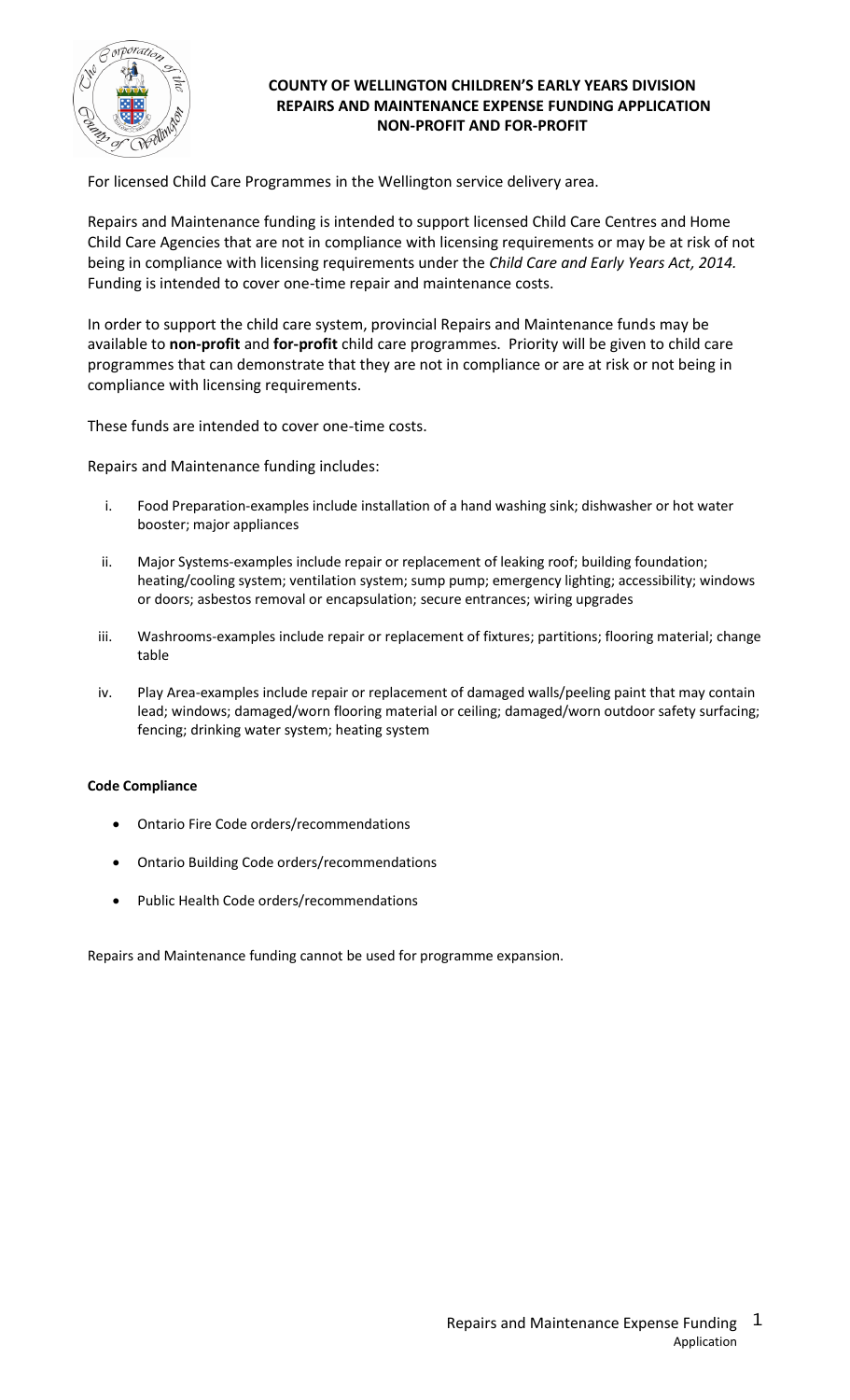

## **COUNTY OF WELLINGTON CHILDREN'S EARLY YEARS DIVISION REPAIRS AND MAINTENANCE EXPENSE FUNDING APPLICATION NON-PROFIT AND FOR-PROFIT**

| Legal Business/Organization Name:                            |  |  |
|--------------------------------------------------------------|--|--|
|                                                              |  |  |
|                                                              |  |  |
|                                                              |  |  |
|                                                              |  |  |
| Email _________________________                              |  |  |
| Site for which funding is requested if different than above: |  |  |
|                                                              |  |  |
|                                                              |  |  |

# **For Premises Repair or Minor Renovation:**

- Building/space in which child care is provided is ( ) owned by applicant or ( ) leased.
- Do you share this space with any other programmes? If yes, what is the % of time your programmes uses the space.
- If the building/space is leased, indicate the number of remaining years of assured occupancy at your organization's option within the current signed lease.
	- o Number of years of assured use of premises for child care: \_\_\_\_\_\_\_\_\_\_.
- Attach a statement of agreement to the proposed repair and/or minor renovation project from the property owner.

#### **Additional Supporting Information:**

- If the proposed project is based on requirements of the Public Health Unit, local Fire Department, Building Department, or Ministry of Education, attach copy of the order or licensing checklist. Priority will be granted to child care programmes that are not in compliance or are at risk of not being in compliance with licensing requirements under the CCEYA.
- Feel free to attach any additional supporting information you want the County of Wellington to consider in assessing your request; for example, additional information describing the scope or detail of the proposed work, confirmation of assistance from another organization in the community, or documentation of need. **Please do not submit copies of Child Care Operating Criteria results as these documents are on file.**
- If the proposed project/purchase total including installation, taxes, etc. exceeds \$2,500.00, a minimum of 3 quotes will be required to be submitted with this application. Please note your preferred choice and indicate why.
- The County of Wellington reserves the right to make recommendations regarding projects/purchases that funding is requested for.
- If this application for funding is being made by a business/organization that currently does not provide the County of Wellington with an Audited Financial Statement, a copy of the most recent financial statement of the business/organization must be attached.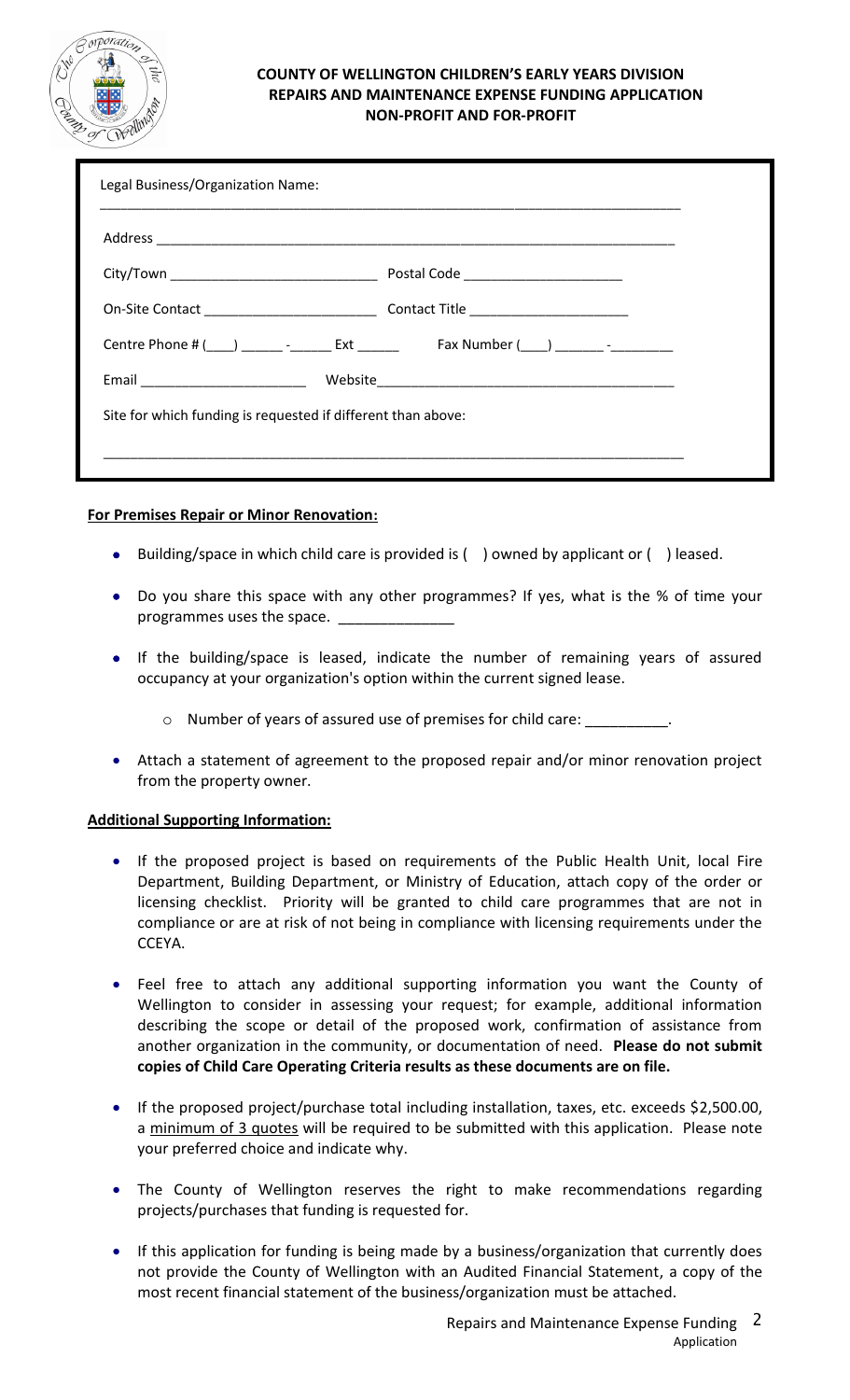

## **COUNTY OF WELLINGTON CHILDREN'S EARLY YEARS DIVISION REPAIRS AND MAINTENANCE EXPENSE FUNDING APPLICATION NON-PROFIT AND FOR-PROFIT**

# **PROJECT DETAILS & SUMMARY FORM**

| Legal Business/Organization Name: Manner Manuscription of the Manuscription of the Manuscription of the Manuscription of the Manuscription of the Manuscription of the Manuscription of the Manuscription of the Manuscription |
|--------------------------------------------------------------------------------------------------------------------------------------------------------------------------------------------------------------------------------|
|                                                                                                                                                                                                                                |
|                                                                                                                                                                                                                                |
| 1. Please indicate which type of project you are requesting funding for:                                                                                                                                                       |
| <b>Food Preparation</b>                                                                                                                                                                                                        |
| <b>Major Systems</b>                                                                                                                                                                                                           |
| Washrooms                                                                                                                                                                                                                      |
| Play Areas                                                                                                                                                                                                                     |
| *Please submit a separate Project Details and Summary Form for Each project application.                                                                                                                                       |
| 2. Please answer the following questions. Feel free to attach additional supporting information.                                                                                                                               |
| a) WHY is this being proposed? Describe the purpose of the proposed equipment purchase, repair, minor<br>renovation. Please indicate if this is being proposed to bring the programme into code compliance.                    |
|                                                                                                                                                                                                                                |
|                                                                                                                                                                                                                                |
| b) WHAT will be purchased? Describe the proposed Equipment purchases or replacements. Please attach<br>additional pages if required.                                                                                           |
|                                                                                                                                                                                                                                |
|                                                                                                                                                                                                                                |
| Total Gross Equipment Cost (including installation): \$                                                                                                                                                                        |
|                                                                                                                                                                                                                                |
| c) WHAT work will be done? Describe the proposed Repair and/or Minor Renovation required.                                                                                                                                      |
|                                                                                                                                                                                                                                |
|                                                                                                                                                                                                                                |
| Total Gross Cost of Repair, Minor Renovation: \$_________________________________                                                                                                                                              |
|                                                                                                                                                                                                                                |
|                                                                                                                                                                                                                                |